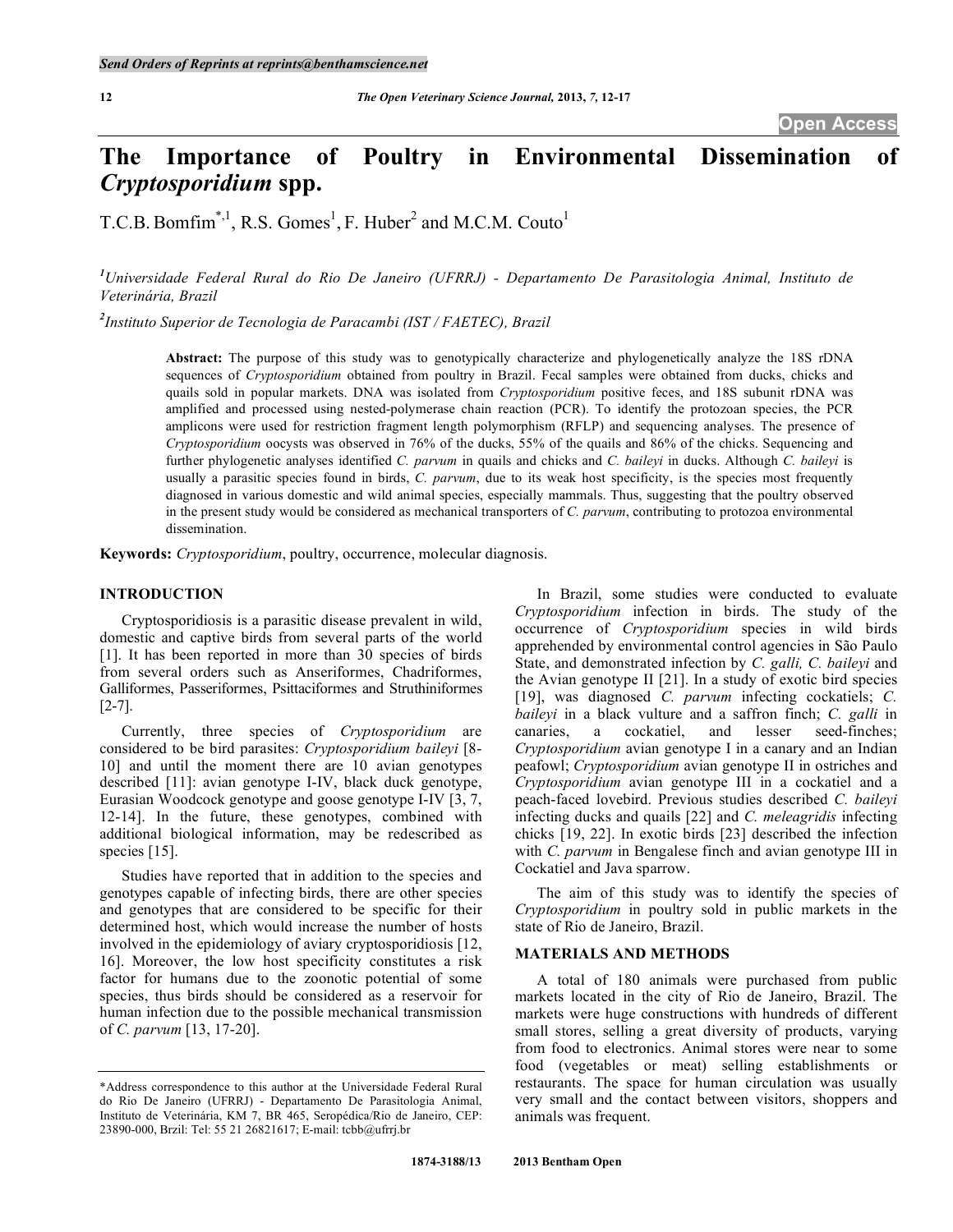Generally, the animals were housed in piled up cages with overpopulation. Different kinds of animals were commercialized in the pet shops inside the markets, such as young poultry, little mammals (as puppies), guinea pigs, hamsters and rabbits. Besides the previously described animals, other mammals, such as young goats, could be observed being sold in some of those stores.

# **Fecal Sample Collection and Processing**

 A total of 180 birds were used in this study, which were acquired from two different markets (A and B). Thirty birds of each species were purchased from market A and the same amount was acquired from market B. The animals were divided into three groups, one for each animal species, and were composed of 60 chicks (*Gallus gallus domesticus*), 60 quails (*Coturnix coturnix japonica*) or 60 ducks (*Anas platyrhynchos domesticus*). The ducks and chicks studied were less than 30-days-old, and the quails were more than 30-days-old.

 All the poultry were maintained in individual cages located in the Protozoology laboratory, until there was at least one fecal sample of each animal that could be submitted to coproparasitological analyses. The birds diagnosed as positive for *Cryptosporidium* spp. were maintained in the laboratory until the oocysts were no longer detected in their fecal samples for three consecutive analyses.

#### **Coproparasitological Examinations**

 Coproparasitological examinations were carried out where fecal samples were weighed (4 g) and homogenized with 14 mL distilled water and filtered through plastic disposable sieves with an overlay of gauze. The filtered fecal material was then transferred to 15 ml conical test tubes and centrifuged at 402 x *g* for 10 minutes, and the supernatant was discarded. The precipitate was suspended in a saturated sugar solution (specific gravity  $= 1.3$ ), homogenized and centrifuged at 402.48 xg for five minutes. The tube was then filled with a sugar solution and covered with a slide cover slip resting for three minutes. The cover slip was then mounted on a glass slide and examined under a microscope with and without phase contrast, using objectives at 40x and 100x magnification [24].

# **Molecular Analysis**

 Genomic DNA extractions were based on the protocols previously described in the literature [22, 23]. Nested-PCR was conducted in two amplification steps [25]. During the first step (i.e., the primary PCR), the following primers were used: 18 SF: 5`- TTCTAGAGCTAATACATGCG-3` (Forward) and 18 SR: 5`- CCCATTTCC TTCGAAACAGG A-3` (Reverse) (expected amplicon size: 1,325 bp). During the second step (i.e. secondary PCR), the following primers were used: 18 SNF: 5`- GGAAGGGTTGTATTTATTAG ATAAAG-3` (Forward) and 18 SNR 5`- AAGG AGTAA GGAACAACCTCCA-3` (Reverse) (expected amplicon size: 819 to 865 bp, depending on the species). DNA extracted from oocysts obtained from calf feces was used as a positive control for DNA amplification during the primary and secondary PCR. Each positive sample was processed in duplicate, one for amplification of DNA for RFLP and another for sequencing.

 The amplicon obtained in the nested-PCR was submitted to RFLP using two enzymes: *SspI* (Invitrogen®) and *VspI* (Fermentas®), following manufacturer's protocols. Digestion products electrophoresis was performed in 3% agarose gel along with a 1Kb plus DNA ladder (Invitrogen) molecular weight marker. The gel image was visualized and photographed using an image capture system (Bio-Rad®). The program Quantity One (Bio-Rad®) was used to calculate the molecular weight of the obtained products. All the restriction patterns obtained were compared to those already reported in the literature [26].

 The second Nested-PCR products for each sample were purified using the GFX Kit from GE healthcare®, following the manufacturer's instructions. The purified amplicons were sent to the PDTIS/FIOCRUZ platform for quantification and sequencing using an automated 48-capilar 3730 sequencer, following laboratory protocols. Sequences were aligned and analyzed using MEGA version 4.1 and Bioedit softwares to obtain consensus sequences. The sequences were then used in a BLAST search (http://www.ncbi.mln-nih.goc/Genbank/ index.html) to determine their identity and to find homologous and similar sequences for each group of *Cryptosporidium* deposited in Genbank. Phylogenetic analyses were performed using the software MEGA version 4.1. Bootstrapping with 1000 replicates was used as a phylogenetic test, and a consensus tree was obtained using the neighbor-joining method, using the Kimura 2-parameter model. The sequences obtained were deposited in GenBank using the SeqIn computational program receiving accession numbers GU082384, GU082386, GU082387, GU082390 and GU082391.

 Comparative phylogenetic analyses were carried out between the consensus sequences and the five first sequences listed during BLAST analysis. The following sequences deposited in GenBank were used: *C. parvum*: GU971622, GU971621, GU971620, GU971623, HQ009805, EF175936, EU553557, DQ833278, EU553550 and DQ656354, *C. baileyi*: GU816042, GU816039, GU816040, GU816041, GU816043. The following sequences deposited in GenBank were also used: *C. meleagridis*: EU827312, HM116384 and HM116383; avian genotype I: GQ227479; avian genotype II: DQ002931; avian genotype III: HM116386; avian genotype IV: DQ650344; Eurasian woodcock genotype: AY273769; duck genotype: AY504514; goose genotype I: AY120912; goose genotype II: AY504512; goose genotype III: AY324638; goose genotype IV: EF060289, *C. galli*: AY168848.

#### **RESULTS**

 From the three species studied, 52 (86,6%) chicks (*Gallus gallus domesticus*), 33 (55%) quails (*Coturnix coturnix japonica*) and 46 (76,6%) ducks (*Anas platyrhynchos domesticus*) were diagnosed as positive to *Cryptosporidium* spp.

 In addition to their high occurrence, oocysts were also observed in large numbers in fecal samples (> 30 oocysts/field) collected from the same bird.

 Morphometric measurements of the *Cryptosporidium* isolates present in feces of quails, chicks and ducks were conducted and are shown in Table **1**.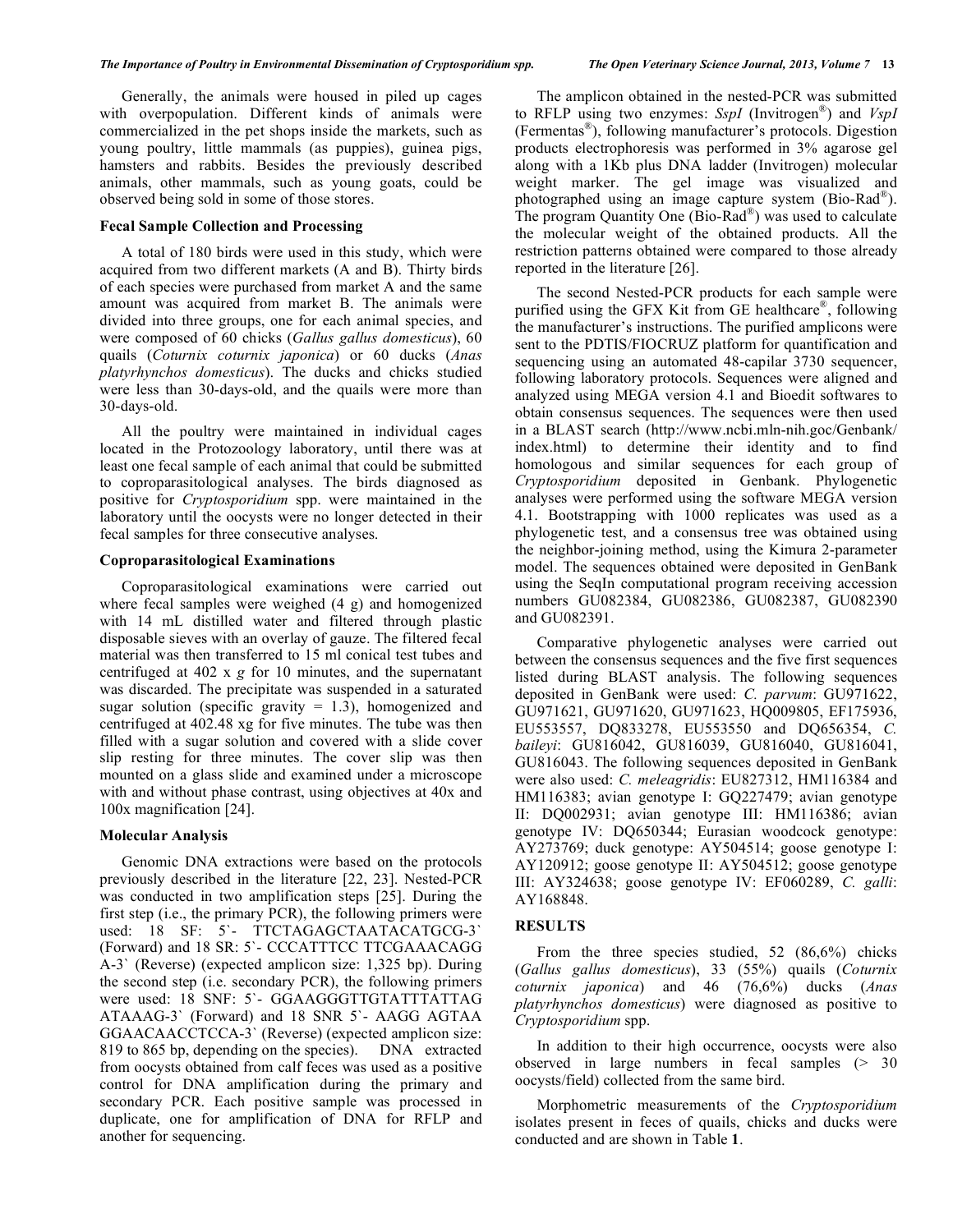| Poultry            | <b>Species of Birds</b>          | Average<br><b>Oocyst Size</b>       | Enzyme SspI              | Enzyme VspI | <b>Genbank Access Numbers and</b><br><b>Sequence Size</b> | <b>Blast Results</b> |
|--------------------|----------------------------------|-------------------------------------|--------------------------|-------------|-----------------------------------------------------------|----------------------|
| Chicks<br>I and II | Gallus gallus<br>domesticus      | $5.8 \times 4.6 \mu m$<br>$(n=100)$ | 465, 265, 100            | 651, 100    | GU082390 (613 bp),<br>GU082391 (613 bp)                   | C. parvum            |
| Ouails<br>I and II | Coturnix coturnix<br>japonica    | $6.1 \times 4.8 \mu m$<br>$(n=50)$  | 465, 268, 102            | 655, 101    | GU082384 (543 bp),<br>GU082386 (600 bp)                   | C. parvum            |
| Duck I             | Anas platyrhinchus<br>domesticus | $6.0 x 4.5 \mu m$<br>$(n=50)$       | $648, 106*$<br>469, 264* | 650, 101    | GU082387 (532 bp)                                         | C. bailevi           |

**Table 1. Morphometric Means, Restriction Fragment Length Patterns and Sequencing Results of the** *Cryptosporidium* **Isolates Obtained from Poultry with Corresponding GenBank Accession Numbers** 

\*Cutting pattern was inconclusive to define species.

n = number of measured oocysts.

 $bp = base pair$ .

 Results from the DNA amplification reactions from secondary PCR showed bands with amplicons varying in length from 850 to 871 bp. The results of restriction fragment length patterns and sequencing of the *Cryptosporidium* isolates are shown in Table **1**. Species identification of *Cryptosporidium* obtained in the present study was not possible through the observation of the fragments obtained with the use of restriction enzyme. Due to the lack of data to diagnose the species, the samples were sequenced using the Nested-PCR primers in both directions. All the 15 samples used in the RFLP were sequenced but only five of them presented good quality sequences.

 When the sequences of the present study were submitted to BLAST search, the *C. parvum* species isolated from quails and chicks showed 99% sequence similarity with *C. parvum* sequences from human origin (GU971622, GU971621, GU971620 and GU971623), bovine origin (HQ009805 and EF175936), reptile origin (EU553557 and EU553550) and swine origin (DQ833278).

 The *Cryptosporidium* sequence from duck shared high similarity, 99%, with GenBank sequences from *C. baileyi* obtained from birds (GU816042, GU816039, GU816040, GU816041, and GU816043).

 During phylogenetic analysis, the isolates obtained in this study grouped with previously described species as confirmed by the topology of the phylogenetic tree generated using the neighbor-joining method. The isolates from the chicks and quails grouped with *C. parvum* species, and the one duck isolate grouped with *C. baileyi* species.

 Phylogenetic tree of the *Cryptosporidium* spp. isolated from poultry and those deposited in GenBank. Bootstrap 1000, Kimura 2 Paramether (Fig. **1**). The phylogenetic tree suggests that the samples quail I and II; chick I and II are more related to *C. parvum* and the sample duck I presents more similarities to *C. baileyi*.

### **DISCUSSION**

 Worldwide, birds are considered as disseminators of many pathogens, being the genera *Cryptosporidium* one of the most important because it is diagnosed in a wide variety of them [1], where some of this coccidia species may have zoonotic potential [27].

 Despite the importance of species characterization related to the epidemiology of avian cryptosporidiosis, there are few studies that have tried to identify this protozoan in poultry. Among those, there are reports of *Cryptosporidium* spp. in ducks [2, 17, 22, 28], chicks [22, 28, 29] and quails [12, 22].

 The high rate of infection for domestic birds and the large number of oocysts found have been previously demonstrated in the literature. Bird management may also contribute to high infection rates. Other study [3] verified that low infection rates in birds could be related to efficient management of the aviaries observed. However, in this study, the sanitary conditions were characterized as poor due to the lack of periodical cleaning of the cages, overpopulation and different species of birds in the same cage. Besides that, the presence of small mammals in the pet shops, which could be infected with *C. parvum*, probably could have caused the spread of oocysts in the surroundings, favoring the ingestion by birds that might act as an environment disperser. Similar situation was described in Malaysia [20], suggesting that a huge variety of birds may be considered as mechanical transporters of *C. parvum*, favoring the infection to human and other mammals.

 On the other hand, some studies have concluded that the high prevalence of parasitic infection is influenced by avian age. Because all the purchased birds, with exception of quails, were less than one month of age, their immune system could exhibit a low efficiency [30, 31].

 The high quantity of oocysts found in the feces of the birds (> 30 oocysts/field) allowed statistical morphometric analysis, however, due to morphometric similarities between the species, this technique did not allow for species identification. It was possible to make species identifications by combining these results with those obtained by molecular biology techniques.

 Two species of *Cryptosporidium* were diagnosed from the studied birds, the first was *C. baileyi,* observed in the feces of an infected duck and the second was *C. parvum,* which was diagnosed from quails and chicks feces. The presence of *C. baileyi* was originally described in commercial broiler chickens and is usually found as a parasite in a large variety of birds hosts, including chicks, ducks, and quails [3, 4, 8, 9, 12, 13, 22, 28, 32] agreeing with the results reported in this research. The presence of oocysts of *C. parvum* in feces of some birds observed in the present study agree with previous researches, where the authors suggested that the birds would be acting as mechanical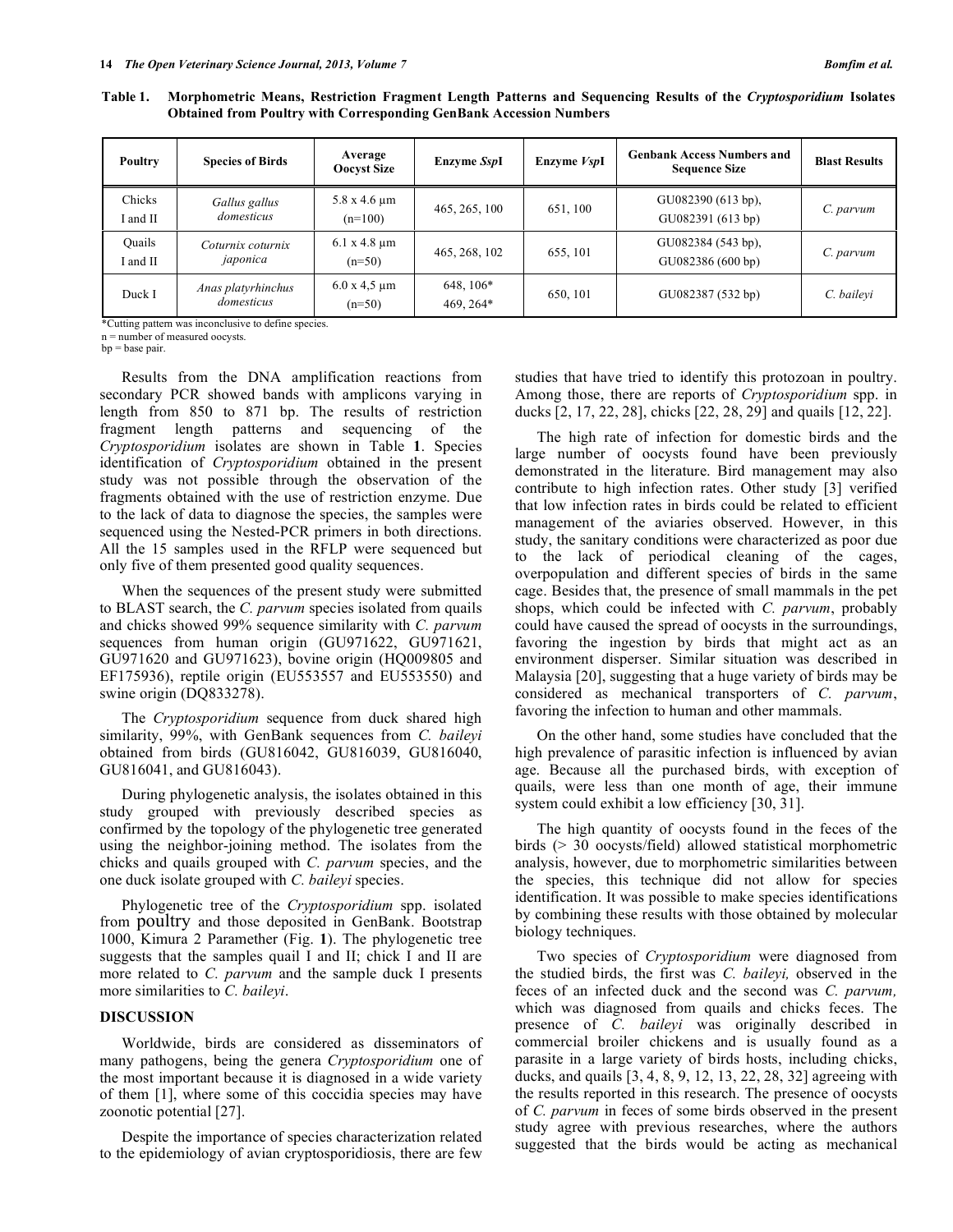

 $0.02$ 

**Fig. (1).** Phylogenetic tree of the Brazilian *Cryptosporidium* species isolated from domestic birds and species already deposited in GenBank. The numbers represent bootstrap values for neighbor-joining. The samples obtained in this study and presented in the phylogenetic tree: Quail I – GU082384; Quail II – GU082386; Duck I – GU082387; Chick I – GU082391; Chick II– GU082392.

vectors, shedding oocysts in the environment, even if at a low rate [18, 19, 33].

 The diagnosis of *Cryptosporidium* in domestic chickens, ducks and quails is relevant because these animals are purchased and sold while young in order to maintain a small subsistence breeding program for egg and meat production within households. The introduction of animals shedding the infectious form of *Cryptosporidium* (which is easily disseminated on the environment) into a household is considered to be a risk factor of *Cryptosporidium* infection to other animals and humans.

 An additional aspect that should be taken into consideration is the place where the birds were being sold. At these locations, in addition to other species of birds, there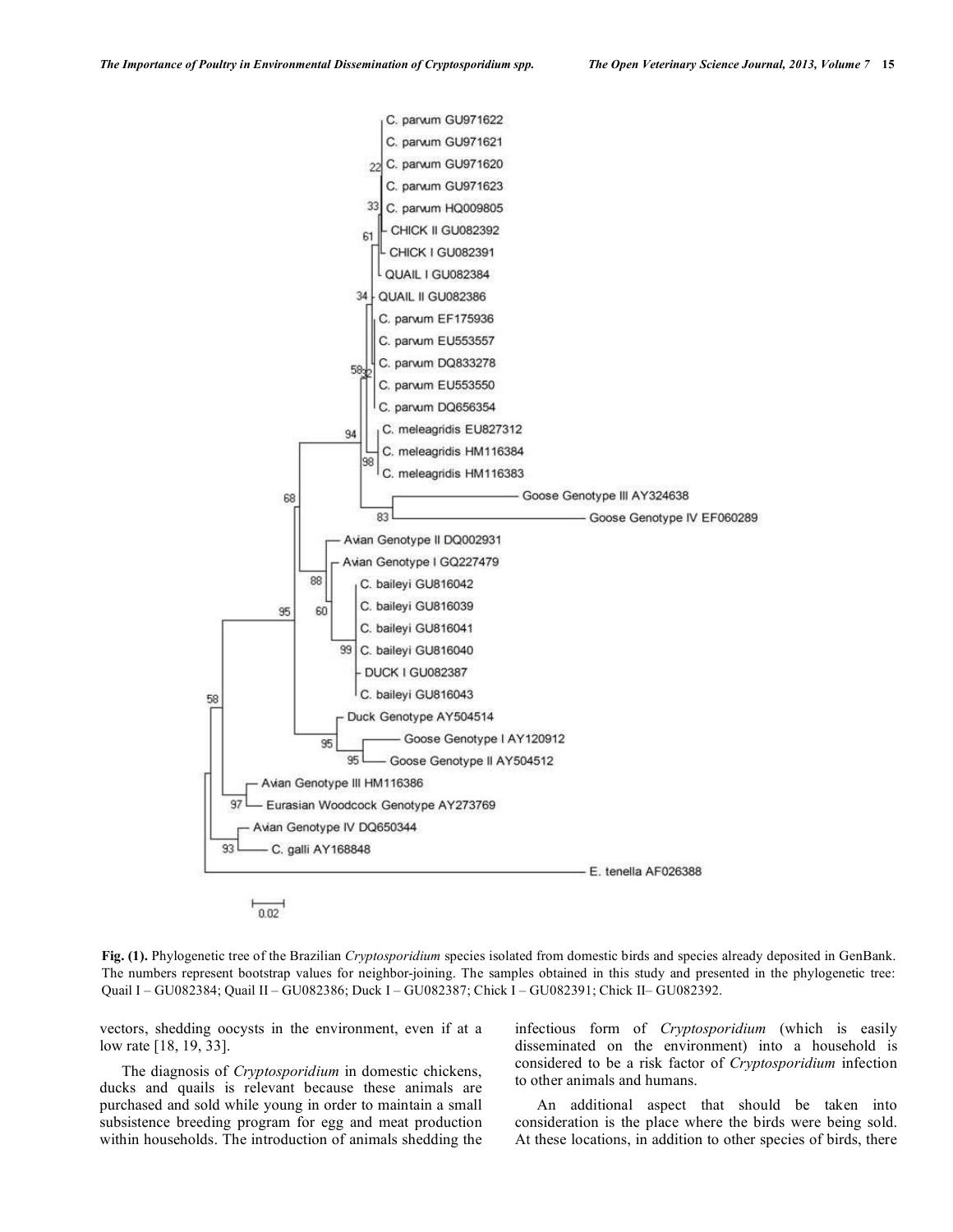were small mammals that were kept in shelved cages, which allowed contact between species. Therefore, all the animals being sold were exposed to this environment, which increased their chances of being infected. These unhealthy conditions would probably put uninfected small mammals and birds at risk of being infected from positive birds of the same or different species.

 The markets where these birds were purchased were very crowded with people looking to buy low-cost food products sold "*in natura*," such as fruits, vegetables, grains, etc. However, it was noticeable that in this environment, the close proximity of the stores favored a possible dissemination of the infectious form of *Cryptosporidium*.

 The commercialization of very young birds is attractive to the young children that are commonly present in this environment. We frequently observed children petting ducks, chicks and quails. The ducks, chicks and quails could be purchased for these children and kept as pets inside households, becoming a risk for infection to humans of all ages.

 The results obtained in the present study suggest that birds may be considered as mechanical transporters of *C. parvum* oocysts, besides that, the poultry studied were infected by *C. baileyi* which is cause of severe pathogenicity in these hosts.

# **CONFLICT OF INTEREST**

 The authors confirm that this article content has no conflict of interest.

#### **ACKNOWLEDGEMENTS**

 We would like to thank the National Council for Scientific and Technological Development (CNPq) and the Research Foundation of the State of Rio de Janeiro (FAPERJ) for their financial support.

#### **REFERENCES**

- [1] Sréter T, Varga I. *Cryptosporidiosis* in birds A review. Vet Parasit 2000; 87: 261-79.
- [2] Kuhn RC, Rock CM, Oshima KH. Ocurrence of *Cryptosporidium* and *Giardia* in wild ducks alongs the Rio Grande River Valley in Southern New Mexico. Appl Environ Microbiol 2002; 68: 161-5.
- [3] Jellison KL, Distel DL, Hemond HF, Schauer DB. Phylogenetic analyses of the hypervariable region of the 18S r RNA gene of *Cryptosporidium* oocysts in feces of Canada Geese (*Branta canadensis*): Evidence for five novel genotypes. Appl Environ Microbiol 2004; 70(1): 452-8.
- [4] Ryan UM, O'hara A, Xiu O. Molecular and biological characterization of a *Cryptosporidium* molnari-like isolate from a guppy (*Poecilia reticulata*). Appl Environ Microbiol 2004; 70: 3761-5.
- [5] Kim Y, Howert EW, Shin NS, Knon SW, Terrell SP, Kim DY. Disseminated visceral coccidiosis and cloacal cryptosporidioseis in a Japanese white-naped crane (*Grus vipio*). J Parasitol 2005; 91: 199-201.
- [6] Kwon YK, Wee SH, Kook JH, Lee CG. Outbreak of enteric cryptosporidiosis in cockatiels (*Nymphicus hollandicus*). Vet Res 2005; 12: 210-1.
- [7] Meireles MV, Soares RM, Dos Santos MM, Gennari SM. Biological studies and molecular characterization of a *Cryptosporidium* isolate from ostriches (*Struthio camelus)*. J Parasitol 2006; 92: 623-6.
- [8] Current WL, Upton SJ, Haynes TB. The life cycle of *Cryptosporidium baileyi,* n. sp. (Apicomplexa: Cryptosporiidae) infecting chickens. J Protozool 1986; 33: 289.
- [9] Slavin D. *Cryptosporidium meleagridis*. J Comp Pathol 1955; 65: 262-6.
- [10] Ryan UM, Xiao L, Read C, *et al*. A redescription of *Cryptosporidium galli*, Pavlasek, 1999 (Apicomplexa: Cryptosporidiidae) from birds. J Parasitol 2003; 9: 809-13.
- [11] Ryan U. *Cryptosporidium* in birds, fish and amphibians. Exp Parasitol 2010; 124: 113-20.
- [12] Morgan RUM, Monis P, Possenti A, Crisanti A, Spano F. Cloning and phylogenetic analysis of the ribosomal internal transcribed spacer-1 (ITS1) of Cryptosporidium wrairi and its relationship to *C. parvum* genotypes. Parassitologia 2001; 43: 159-63.
- [13] Zhou L, Kassa H, Tiscler L, Xiao L. Host-adapted *Cryptosporidium* spp. in Canada geese (*Branta canadensis*). Appl Environ Microbiol 2004; 70: 4211-5.
- [14] Ng J, Pavlasek I, Ryan U. Identification of novel *Cryptosporidium* genotypes from avian hosts. Appl Environ Microbiol 2006; 72: 548-53.
- [15] Fayer R. Taxonomy and species delimitation in *Cryptosporidium*. Exp Parasitol 2010; 124: 90-7.
- [16] Xiao L, Sulaiman IM, Ryan UM, Host adaptation and host-parasite co-evolution in *Cryptosporidium*: implications for taxonomy and public health. Int J Parasitol 2002; 32: 1773-85.
- [17] Graczyk TK, Cranfield MR, Fayer R, Anderson MS. Viability and infectivity of *Cryptosporidium parvum* oocysts are retained upon intestinal passage though a refratory avian host. Appl Environ Microbiol 1996; 62: 3234-7.
- [18] Graczyk TK, Fayer R, Trout JM, *et al.* Cysts *Giardia* and infections *Cryptosporidium parvum* oocysts in the feces of migratory Canada Geese (*Branta canadensis*). Appl Environ Microbiol 1998; 64: 2736-8.
- [19] Nakamura AA, Simões DC, Antunes RG. Silva Da DC, Meireles, MV. Molecular characterization of *Cryptosporidium* spp. from fecal samples of birds kept in captivity in Brazil. Vet Parasitol 2009; 166 47-51.
- [20] Quah JX, Ambu S, Lim YAL, Mahdy MAK, Mak JW. Molecular identification of *Cryptosporidium parvum* from avian hosts. Parasitol 2011; 138: 573-7.
- [21] Sevá AP, Funada MR, Richtzenhain C, *et al*. Genotyping of *Cryptosporidium* spp. from free-living wild birds from Brazil. Vet Parasitol 2011; 175: 27-32.
- [22] Huber F, Silva Da S, Bomfim TCB, Teixeira KRS, Bello AR. Genotypic characterization and phylogenetic analysis of *Cryptosporidium* sp. from domestic animals in Brazil. Vet Parasitol 2007; 150: 65-74.
- [23] Gomes RS, Huber F, Bomfim TCB. *Cryptosporidium* spp. parasitize exotic birds that are commercialized in markets, commercial aviaries, and pet shops. Parasitol Res 2012; 110: 1363– 70.
- [24] Huber F, Bomfim TCB, Gomes RS. Comparation beteween natural infection by *Cryptosporidium* sp., *Giardia* sp. in dogs in two living situations in the West Zone of the city of Rio de Janeiro. Vet Parasitol 2005; 130: 69-72.
- [25] Xiao L, Morgan UM, Limor J, *et al*. Genetic Diversity within *Cryptosporidium parvum* and related *Cryptosporidium* species. Appl Environ Microbiol 1999; 65: 3386-91.
- [26] Xiao L, Altaf AL, Jiang J. Detection and differentiation of *Cryptosporidium* oocysts in water by PCR-RFLP. In: Spencer, JFT, Spencer ALR, Eds. Public Health Microbiology: Methods and Protocols. Totowana: Humana Press 2004; pp. 163-76.
- [27] Xiao L, Feng Y. Zoonotic cryptosporidiosis. *FEMS* Immunol Med Microbiol 2004; 52: 309-23.
- [28] Wang R, Jiana F, Suna Y, *et al.* Large-scale survey of *Cryptosporidium* spp. in chickens and Pekin ducks (*Anas platyrhynchos*) in Henan, China: prevalence and molecular characterization. Avian Pathol 2011; 39: 447-51.
- [29] Lindsay DS, Blagburn BL, Hoerr FJ. Small intestinal cryptosporidiosis in cockatiels associated with *Cryptosporidium baileyi*-like oocysts. Avian Dis 1990; 34: 791-3.